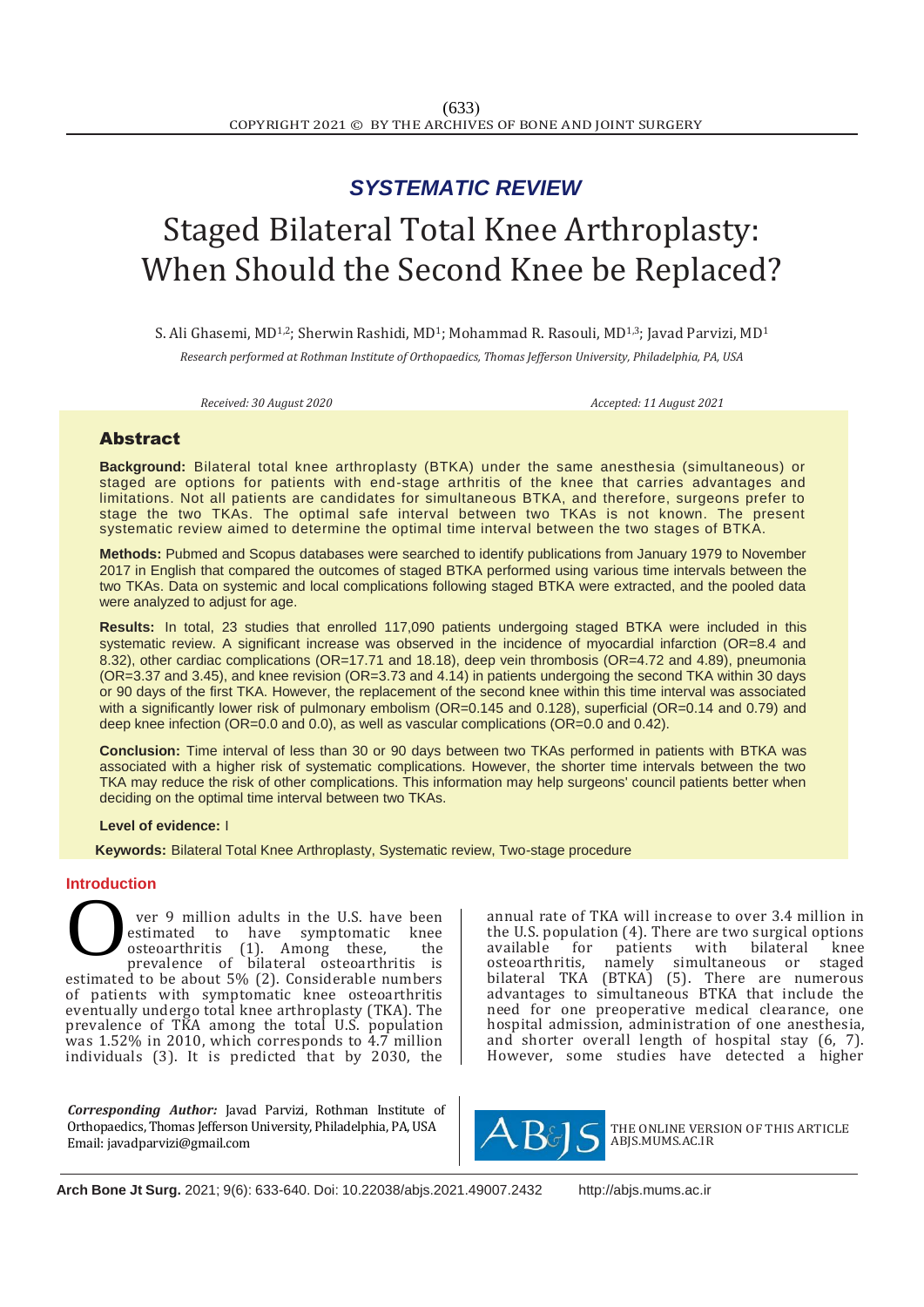incidence of serious complications, including<br>mortality, following simultaneous BTKA (8-12). following simultaneous BTKA (8-12). Therefore, in patients with multiple underlying comorbidities, staged BTKA is considered to be a safer approach. However, the optimal time interval between the two TKAs in these patients is not known (13). A consensus group on the management of BTKA recommended that TKAs should be staged by 90 days or more in an effort to reduce the risk of complications. . The latter recommendation was based on minimal evidence as this issue has not been investigated by high-level studies. The objective of the current systematic review was to determine the optimal time interval between the two TKAs in patients undergoing staged BTKA. Using serious complications as the end point, we evaluated the available literature to determine the optimal time interval between two TKAs.

#### **Materials and Methods**

PubMed and Scopus were searched to identify all relevant articles published in English between January 1st, 1979 and December 9th, 2017 using MeSH with the search strings of knee, arthroplasty, replacement, bilateral, stage, and complication. Two medically qualified individuals read the titles and abstracts of all eligible studies, and those comparing the outcomes of staged BTKA were retained. On the other hand, review articles, surgical techniques, abstracts from the scientific meetings, and expert opinions were excluded. In the next step, the full-texts of the remaining studies were read, and those comparing the outcome of staged BTKA were retained for data extraction [Figure 1].

In total, two independent reviewers read the full texts of the included studies to extract data from each eligible study using a pre-specified data extraction form. Additionally, the reference list of the included studies was searched to identify additional relevant studies that may have been missed during the primary literature search. Extracted data included demographic characteristics, methodology, the time interval between the two TKAs, incidence of reported complications that included mortality, myocardial infarction (MI), deep vein thrombosis (DVT), pulmonary embolism (PE), infection, revision, urinary complications (urinary retention and urinary tract infection), respiratory complications (pneumonia, adult respiratory distress syndrome), neurological respiratory distress syndrome), neurological<br>complications (cerebrovascular accident), and complications (cerebrovascular accident), and gastrointestinal complications, as well as the length of hospital stay, intensive care unit admission, and costs of hospitalization, if disclosed. Forms were then reviewed for completeness and Disagreements were resolved by consensus and discussion with the senior authors. Eventually, complications and mortality across the studies were compared using two-time intervals of 30 and 90 days between the two TKAs. It was also assumed that patients who were younger and healthier might be scheduled in a shorter time interval for the secondknee replacement. Therefore, it was tried to adjust the results for age and co-morbidities.

STAGED BILATERAL TOTAL KNEE ARTHROPLASTY: WHEN SHOULD THE SECOND KNEE BE REPLACED?

#### *Statistical analysis*

For analysis, the number of events (complications and mortality) in a set of trials for each study was analyzed using a generalized linear model, which specified a binomial distribution, a logit link function, and covaried out age. As reported, co-morbidities varied between the studies, we could not adjust the results for co-morbidities. A p-value less than 0.05 was considered statistically significant.

#### **Results**

#### *Search results*

The literature search provided 820 articles, of which 23 studies fulfilled the criteria through the scrutiny of the titles, abstracts, and full-texts. These 23 studies collectively included 117,090 patients undergoing staged BTKA [Figure1] [Table 1].

#### *Outcomes and complications of BTKA with 30 days interval between stages*

As can be seen in [Figure 2], a significant increase is observed in the incidence of MI (OR=8.4, 95% CI: 7-10.08; P˂0.001), other cardiac complications (OR=17.71, 95% CI: 6.64-47.26; P˂0.001), DVT (OR=4.72, 95% CI: 3.23-6.88; P˂0.001), pneumonia (OR=3.37, 95% CI: 1.86-6.1; P˂0.001), and knee revision (OR=3.73, 95% CI: 1.99-6.97; P˂0.001) in 35,939 patients undergoing staged BTKA with a time interval of fewer than 30 days between two TKAs after adjusting for age. However, the replacement of the second knee within 30 days from the first knee was associated with a lower risk of PE (OR=0.145, 95% CI: 0.08-0.24; P˂0.001), wound infection or superficial surgical site infection (OR=0.14, 95% CI: 0.02-0.78; P=0.025), deep knee infection (OR=0.0, 95% CI: 0.0-0.0; P˂0.001), and vascular complications (OR=0.0, 95% CI: 0.0-0.0; P˂0.001).

#### *Outcomes and complications of BTKA with 90 days interval between stages*

Pooled data analysis comparing outcomes and complication rates between 90-day and more than 90 day groups (including 47,269 Patients) similarly showed unfavorable results in MI (OR=8.32, 95% CI: 7.04-9.8; P˂0.001), other cardiac complications (OR=18.18, 95% CI: 6.6-50.08; P˂0.001), DVT (OR=4.89, 95% CI: 3.55-6.75; P˂0.001), pneumonia (OR=3.45, 95% CI: 1.99-5.97; P˂0.001), and knee revision (OR=4.14, 95% CI: 2.38-7.17; P˂0.001) in patients who underwent the second TKA within 90 days of the first TKA [Figure 3]. Similar to a 30-day cutoff point, the replacement of the second knee within 90 days of the first knee was associated with a lower risk of PE (OR=0.128, 95% CI: 0.06-0.24; P˂0.001), superficial surgical site infection (OR=0.79, 95% CI: 0.67-0.93; P˂0.05), deep knee infection (OR=0.0, 95% CI: 0.0-0.0; P˂0.001), and vascular complications (OR=0.42, 95% CI: 0.3-0.58; P˂0.001). There was no significant difference in mortality rate, neurologic, gastrointestinal, and urinary complications through either cut-off points of 30-day and 90-day.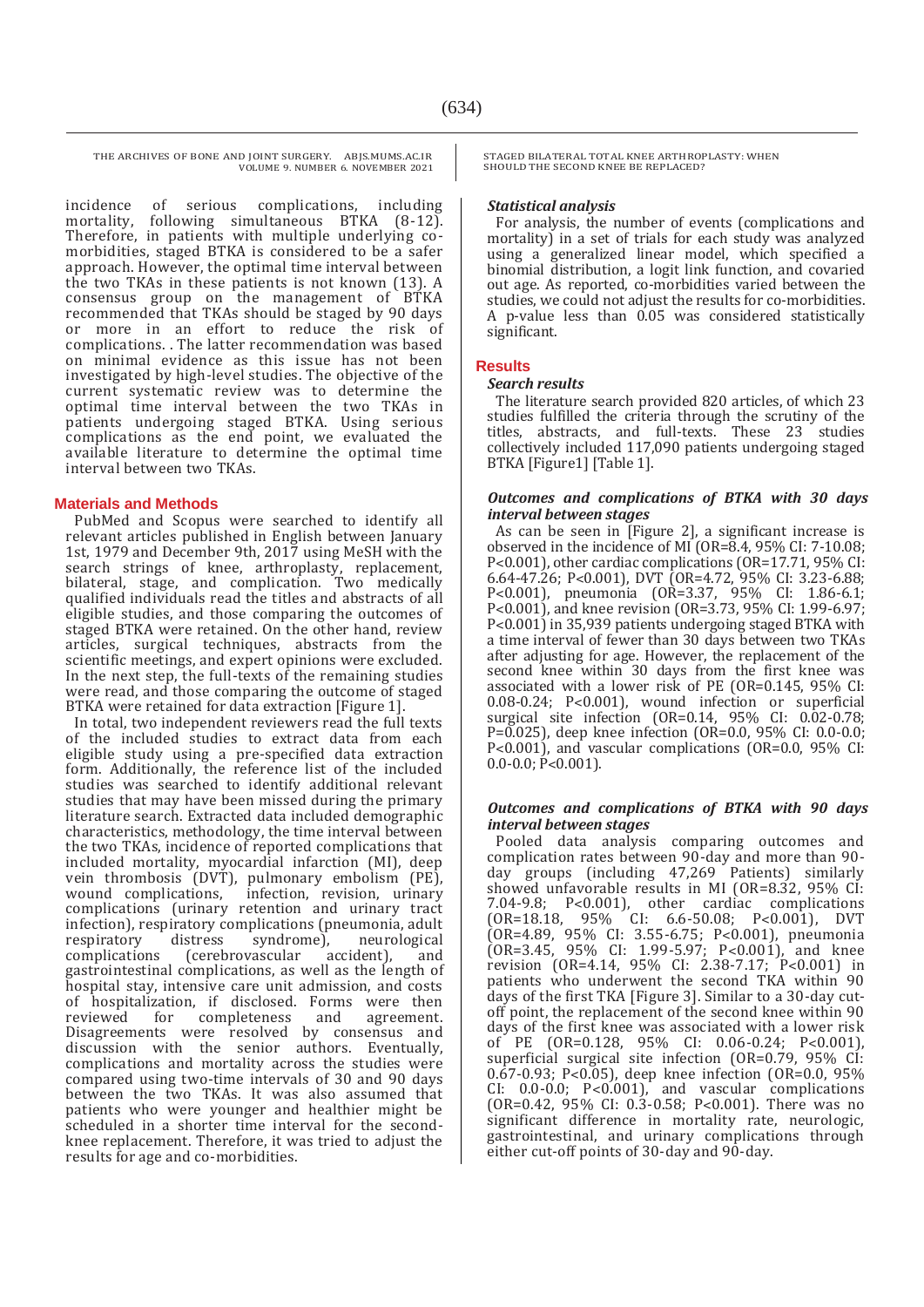STAGED BILATERAL TOTAL KNEE ARTHROPLASTY: WHEN SHOULD THE SECOND KNEE BE REPLACED?



**Figure 1. Flowchart of the systematic review** 

| <b>Table 1. List of included studies</b> |                                 |               |                      |                                                                                                                                                          |                                                                                     |  |  |  |  |
|------------------------------------------|---------------------------------|---------------|----------------------|----------------------------------------------------------------------------------------------------------------------------------------------------------|-------------------------------------------------------------------------------------|--|--|--|--|
| <b>Author</b> (year)                     | <b>Number</b><br>of<br>patients | Time interval | <b>Follow-up</b>     | Co-morbidities                                                                                                                                           | <b>Outcomes and complications</b>                                                   |  |  |  |  |
| Sobh et al. (2018) (23)                  | 337                             | <1vaer        | 90days               | Undetermined                                                                                                                                             | Transfusion, DVT, Wound infection                                                   |  |  |  |  |
| Sarzaeem et al. (2017)<br>(24)           | 60                              | 2.5-4 months  | 38months             | Undetermined                                                                                                                                             | <b>DVT</b>                                                                          |  |  |  |  |
| Seol et al. (2016) (25)                  | 315                             | 36.6days      | 53 <sub>months</sub> | Coronary artery disease,<br>Congestive heart failure.<br>Chronic obstructive<br>pulmonary disease, DM,<br>Hypertension, Renal disease,<br>Hypothyroidism | MI, DVT, Pneumonia, Neurologic,<br>Urinary, Wound infection, Deep knee<br>infection |  |  |  |  |
| Sheth et al. (2016) (26)                 | 14370                           | 3-12 months   |                      | Undetermined                                                                                                                                             | Mortality, MI, DVT, Neurologic, Deep<br>knee infection. Knee revision               |  |  |  |  |
| Zhao et al. (2015) (27)                  | 39                              | 2-36 months   | 39months             | Coronary artery disease,<br>Hypertension, DM                                                                                                             | Transfusion, DVT, PE, Wound infection                                               |  |  |  |  |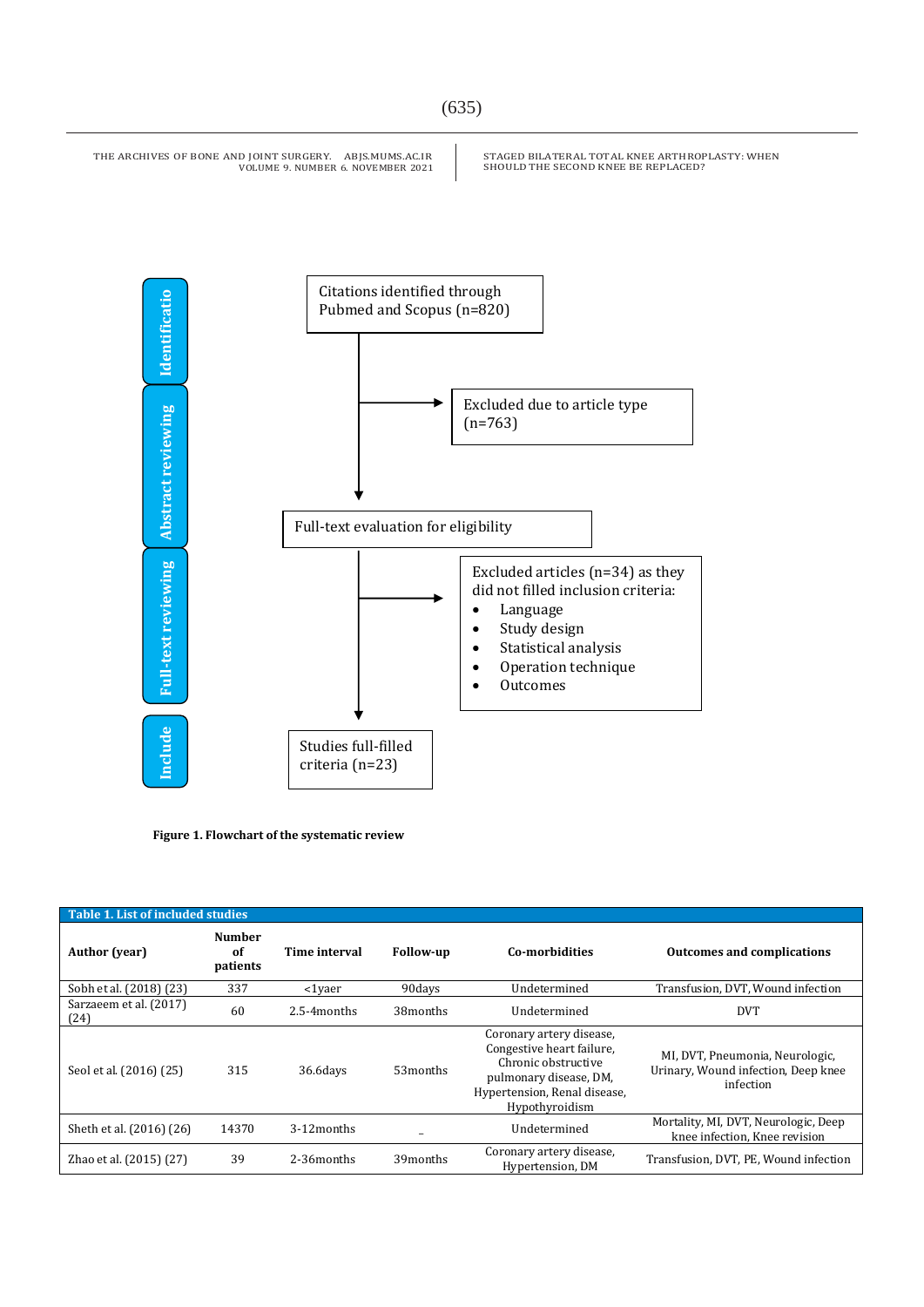| THE ARCHIVES OF BONE AND JOINT SURGERY. ABJS.MUMS.AC.IR<br>STAGED BILATERAL TOTAL KNEE ARTHROPLASTY: WHEN<br>SHOULD THE SECOND KNEE BE REPLACED?<br>VOLUME 9. NUMBER 6. NOVEMBER 2021 |              |                         |                  |                                                                                                                                                                 |                                                                                                                                      |  |  |  |
|---------------------------------------------------------------------------------------------------------------------------------------------------------------------------------------|--------------|-------------------------|------------------|-----------------------------------------------------------------------------------------------------------------------------------------------------------------|--------------------------------------------------------------------------------------------------------------------------------------|--|--|--|
| Liu et al. (2015) (28)                                                                                                                                                                | 1075         | 1-3days                 |                  | Cancer, Congestive heart<br>failure, Chronic obstructive<br>pulmonary disease, DM,<br>Obesity, Liver dysfunction,<br>Renal disease, Cardiac<br>valvular disease | Transfusion, Mortality, MI, DVT, Other<br>cardiac, Pneumonia, PE, Neurologic,<br>Respiratory, Digestive, Urinary, Wound<br>infection |  |  |  |
|                                                                                                                                                                                       | 1496         | 4-7days                 |                  |                                                                                                                                                                 |                                                                                                                                      |  |  |  |
| Lindberg-Larsen et al.<br>(2015)(29)                                                                                                                                                  | 346          | 0-6months               | 90days           | Undetermined                                                                                                                                                    | DVT, Other cardiac, Urinary, Wound<br>infection, Deep knee infection, Knee<br>revision, Surgical complication                        |  |  |  |
|                                                                                                                                                                                       | 292          | 7-18months              |                  |                                                                                                                                                                 |                                                                                                                                      |  |  |  |
| Courtney et al. (2014)<br>(30)                                                                                                                                                        | 131          | 7days                   | 1year            | Cardiac disease, Chronic<br>obstructive pulmonary<br>disease, DM, Chronic Renal<br>insufficiency                                                                | Transfusion, Mortality, DVT, Other<br>cardiac, PE, Neurologic, Wound<br>infection, Knee revision, Surgical<br>complication           |  |  |  |
| Niki et al. (2014) (16)                                                                                                                                                               | 58           | 8.2 months              | 38months         | Undetermined                                                                                                                                                    | MI, DVT, Other cardiac, PE, Neurologic,<br>Surgical complication                                                                     |  |  |  |
| Poultsides et al. (2014)<br>(31)                                                                                                                                                      | 172<br>1533  | <3months<br>3-12months  | 30days           | Congestive heart failure,<br>Coronary artery disease,<br>Pulmonary disease, DM,<br>Hypercholesterolemia,<br>Hypertension, Liver disease,<br>Renal disease       | Mortality, MI, DVT, Pneumonia, PE,<br>Neurologic, Digestive, Hypotension,<br>Urinary, Wound infection, Surgical<br>complications     |  |  |  |
| Alosh et al. (2014) (32)                                                                                                                                                              | 118          | 7days                   | 3.5years         | BMI, Charlson comorbidity<br>index, ASA classification<br>score                                                                                                 | Mortality, MI, Other cardiac,<br>Neurologic, Digestive, Urinary, Wound<br>infection                                                  |  |  |  |
| Memtsoudis et al.<br>$(2009)$ $(33)$                                                                                                                                                  | 32691        | $3.59$ days             |                  | Chronic pulmonary disease,<br>DM, Liver disease, Obesity,<br>Peripheral vascular disease,<br>Renal failure, Valvular<br>disease, Congestive heart<br>failure    | Mortality, DVT, PE, Neurologic,<br>Respiratory, Digestive, Urinary, Wound<br>infection, Deep knee infection, Vascular                |  |  |  |
|                                                                                                                                                                                       | 46           | 2days                   |                  | Heart disease, Hypertension,                                                                                                                                    |                                                                                                                                      |  |  |  |
| Wu et al. (2008) (34)                                                                                                                                                                 | 33           | 7days                   |                  | DM, Chronic lung disease,<br>Chronic renal insufficiency                                                                                                        | Mortality, PE, Hypotension, Urinary                                                                                                  |  |  |  |
| Ersozlu et al. (2008)<br>(35)                                                                                                                                                         | 68           | 4-11days                | >32months        | Hypertension, Diabetes,<br>Chronic obstructive lung<br>disease, Coronary heart<br>disease, Gastrointestinal<br>disease, Urinary tract<br>infections             | Mortality, PE, Wound infection                                                                                                       |  |  |  |
| Forster et al. (2006)<br>(36)                                                                                                                                                         | 36           | 7days                   | 4.1years         | Undetermined                                                                                                                                                    | PE, Neurologic, Digestive, Knee<br>revision, Surgical complications                                                                  |  |  |  |
|                                                                                                                                                                                       | 38           | 29months                | 3.9yrs           |                                                                                                                                                                 |                                                                                                                                      |  |  |  |
| Barrett et al. (2006)<br>(37)                                                                                                                                                         | 1663         | <3months                |                  | Undetermined                                                                                                                                                    | PE                                                                                                                                   |  |  |  |
|                                                                                                                                                                                       | 4146<br>7230 | 3-6months<br>6-12months |                  |                                                                                                                                                                 |                                                                                                                                      |  |  |  |
| Stubbs et al. (2005)<br>(38)                                                                                                                                                          | 38           | <12months               |                  | Undetermined                                                                                                                                                    | Transfusion, Mortality, MI, Other<br>cardiac, Neurologic, Respiratory,<br>Digestive, Deep knee infection, Knee<br>revision           |  |  |  |
| Sliva et al. (2005) (39)                                                                                                                                                              | 241          | 4-7 days                |                  | Hypertension,<br>Hypercholesterolemia,<br>Obesity, Thyroid disorder,<br>DM, CAD                                                                                 | Transfusion, Mortality, MI, DVT, Other<br>cardiac, Neurologic, Urinary, Wound<br>infection, Knee revision                            |  |  |  |
| Gill et al. (2003) (40)<br>Mangaleshkar et al.                                                                                                                                        | 302<br>4     | <3months<br>15days      | 90days<br>30days | Cardiovascular disease<br>Undetermined                                                                                                                          | Mortality<br>Mortality                                                                                                               |  |  |  |
|                                                                                                                                                                                       |              |                         |                  |                                                                                                                                                                 |                                                                                                                                      |  |  |  |

(636)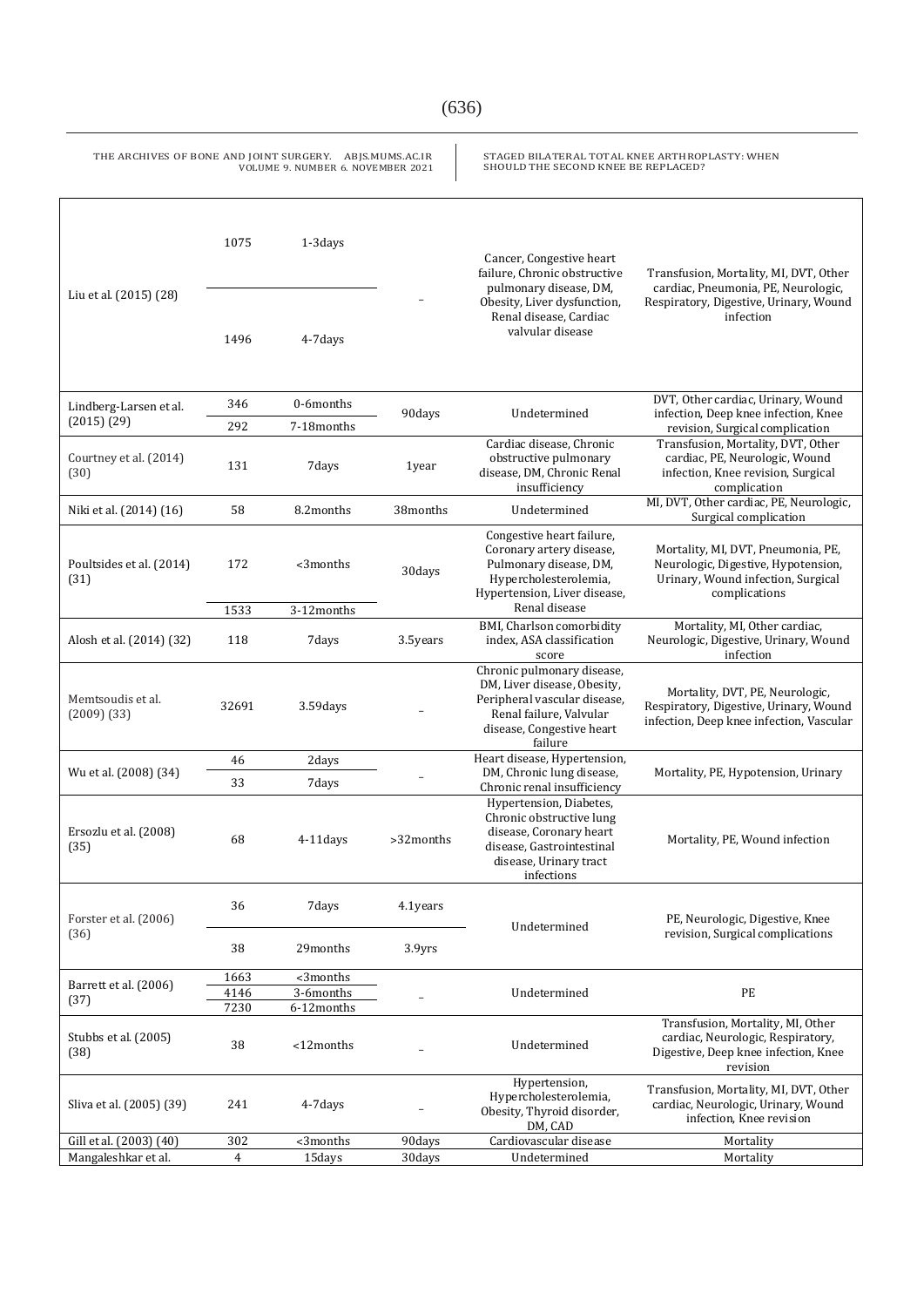STAGED BILATERAL TOTAL KNEE ARTHROPLASTY: WHEN

SHOULD THE SECOND KNEE BE REPLACED?

(2001) (41) 2 3months 28 >6months Ritter et al. (1997) (42) 4354 ˂6weeks ˃2years Undetermined Mortality, wound infection, Vascular, Surgical complication 4524 6weeks-3months 9829 3-6months 31401 6-12months Jankiewicz et al. (1994) (43) <sup>56</sup> 9months \_ Undetermined Mortality, DVT, PE, Neurologic Soudry et al. (1985) (44) <sup>18</sup> 1week-5months ˃2years Undetermined Transfusion, MI, DVT, Other cardiac, Pneumonia, PE, Neurologic, Digestive, Urinary, Wound infection, Deep knee infection, Surgical complication

DVT: Deep Vein Thrombosis, MI: Myocardial Infarction, PE: Pulmonary Embolism

THE ARCHIVES OF BONE AND JOINT SURGERY. ABJS.MUMS.AC.IR

VOLUME 9. NUMBER 6. NOVEMBER 2021

Digestive Digestive Neurological Neurological Urinary Urinary Vascular complications Vascular complications Deep knee infection Deep knee infection Wound infection Wound infection PE PE **Knee Revision** Knee Revision DVT DVT other Cardiac other Cardiac MI MI Mortality Mortality 0.00001 0.001  $0.1$ 10 1000 100000 0.000010.001  $0.1$ 10 1000 100000

Within 30 days vs ≥30 days

Within 90 days vs ≥90 days

**Figure 2. Comparison of complication rate by a 30-day cut-off point Figure 3. Comparison of complication rate by a 90-day cut-off point**

This systematic review demonstrated that the rates of major complications, such as pneumonia, knee revision, DVT, MI, and other cardiac complications were higher if

the second TKA was performed within 90 days of the first TKA in patients undergoing staged BTKA. Interestingly, and perhaps surprisingly, the incidence of some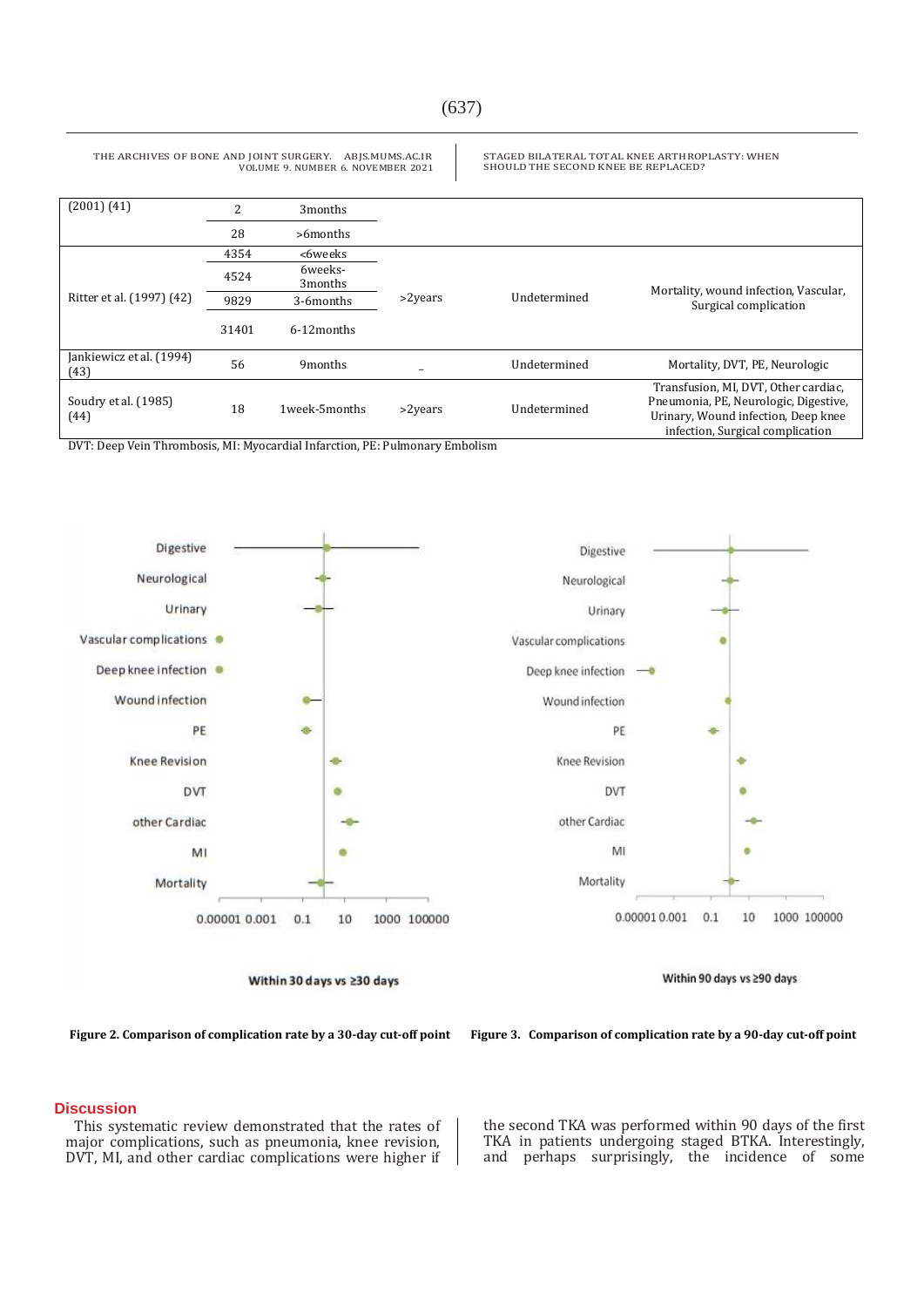complications, such as vascular complications, PE, wound infection or superficial surgical site infection, and deep knee infections were significantly lower when the two TKAs were performed within 30 or 90 days of each other.

Our findings are in line with the prior recommendations by the consensus group and the commonly held belief in that performing the second TKA in less than 3 months of the first TKA is associated with a higher risk of major complications, including mortality (13). The explanation for these findings may reside in the inflammatory or tissue response process. Tissue trauma during surgery leads to a series of inflammatory responses that result in the local and systemic release of cytokines, interleukins, and other inflammatory mediators. The latter explains why the level of non-specific inflammatory markers, such as C-reactive protein (CRP) and erythrocyte as C-reactive protein (CRP) and erythrocyte sedimentation rates rise rapidly following surgery  $(14)$ . The level of these markers peaks shortly after surgery and gradually declines (15). The level of these markers may remain elevated for up to 90 days. The tissue inflammatory response is obviously higher when two TKAs are performed under the same anesthesia, which explains the higher complications associated with simultaneous BTKA (14). The rationale for staging BTKA in patients with comorbidities is to reduce the physiological insult and inflammatory process of two TKAs. The fact that the incidence of some major complications, such as MI and other cardiac events, is higher when two TKAs are performed close to each other relates to the persistence of inflammatory or catabolic state in these patients (16).

In support of this assumption, Niki et al. (16) found perioperative changes in laboratory markers, which might be indicative of higher potential surgical complications. They observed that the peak in CRP levels<br>(indicative of surgical invasiveness), creatine (indicative of surgical invasiveness), creatine phosphokinase index (reflecting the degree of muscle damage), and D-dimer levels (as a parameter for venous thromboembolism) especially occur within the first few days postoperatively with no significant difference among either stage of BTKA. Nonetheless, these parameters are significantly higher following simultaneous BTKA probably due to greater surgical stress which makes the

procedure more susceptible to complications. Accordingly, in a study comprising of 1,410 patients undergoing BTKA, Wood et al. (17) found that clinically significant complications, such as MI, DVT, PE, and death more likely occur within the first few days postoperatively.

Although the level of these inflammatory markers has not been evaluated in different time intervals between two stages of BTKA, it can be assumed that a longer time

interval between two stages may be associated with a lower rate of specific complications since a longer period will provide more time for the normalization of these markers. However, our findings cannot be fully explained based on the available literature.

A study conducted by Lalmohamed et al. (18) attempted to determine the timing of acute MI in TKA patients and concluded that the risk of MI significantly increased during the first two weeks postoperatively and sharply decreased thereafter to the baseline level; STAGED BILATERAL TOTAL KNEE ARTHROPLASTY: WHEN SHOULD THE SECOND KNEE BE REPLACED?

moreover, the risk attained the baseline from two to six weeks after surgery. The authors attributed this increased risk of MI to a greater chance of developing marrow embolization due to surgical invasions, as well as hemodynamic stressors, such as anesthesia, blood and fluid disturbances, and hypoxia. In a study performed by Chua et al. (19), rates and causes of revision, as well as 30-day mortality, have been compared between various BTKA groups with different time intervals. The authors found no significant difference between the groups in terms of revision rate and its reasons; however, they found a decreased mortality rate in six weeks to three months interval group and suggested a 6-week delay in stage BTKA to mitigate mortality risk. A longer time interval between stages of BTKA (more than 90 days and less than 270 days) has been suggested by Chen et al. (20) to decrease the risk of complications, particularly periprosthetic joint infection.

There also might be a concern regarding the impact of patient comorbidities associated with the risk of developing postoperative complications since staged BTKA with a short time interval between stages can more likely be performed in healthier patients. Some studies have proposed an association between medical postoperative regardless of the type of surgery (21, 22). Another study (16) also noted that cardiovascular comorbidities could be used to determine whether patients were able to undergo TKA, but not for making decision on surgical procedure. In the present study, however, patient comorbidities were not included in the final analysis due to a lack of information in the majority of the studies and considerable variation in the reported comorbidities in other studies.

This systematic review has some limitations that should be highlighted. As comorbidity varied across the studies, our findings could not be adjusted for underlying comorbidities. However, our results were adjusted for age. This systematic review was also limited by the inclusion of studies in English, and none<br>of them were randomized controlled trials. them were randomized Furthermore, there was not a similar definition for complications in different studies that should be considered one of the limitations of this systematic review. However, the large number of studies included with a variety of different outcomes, using a comprehensive search strategy, is considered the strength of this study. Furthermore, changes in surgical and anesthetic techniques, as well as the use of diagnostic laboratory and imagining modalities for diagnosing complications over time should also be considered.

In conclusion, despite the limitations of this study, the time interval of less than 30 or 90 days between two stages of BTKA was associated with a higher risk of serious systematic complications. However, the shorter time intervals between the stages may reduce the risk of local complications. Based on these findings, at least a 30-day interval is recommended between two stages of TKA. The exact reason that a shorter time interval between two stages is associated with a lower risk of PE and local complications is not clear to us. Further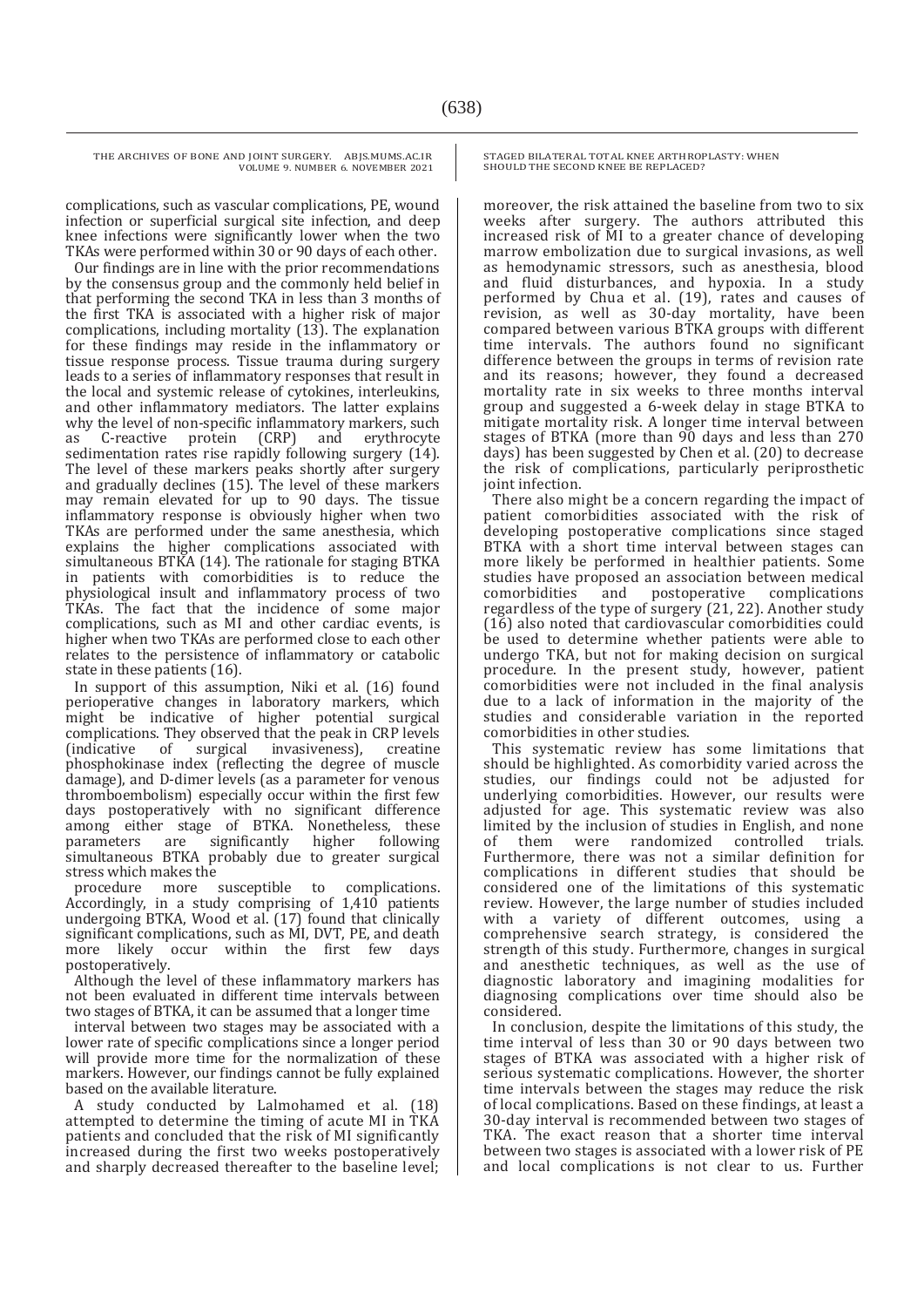studies are required to determine a safe and optimal time interval between the two stages of BTKA.

S. Ali Ghasemi, MD1,2 Sherwin Rashidi, MD<sup>1</sup> Mohammad R. Rasouli, MD1,3

- 1. Rosemont I, editor United States Bone and Joint Decade: The burden of musculoskeletal diseases and musculoskeletal injuries. American Academy of Orthopedic Surgeons; 2008.
- 2. Davis MA, Ettinger WH, Neuhaus JM, Cho SA, Hauck WW. The association of knee injury and obesity with unilateral and bilateral osteoarthritis of the knee. American journal of epidemiology. 1989;130(2):278-88.
- 3. Kremers HM, Larson DR, Crowson CS, Kremers WK, Washington RE, Steiner CA, et al. Prevalence of total hip and knee replacement in the United States. The Journal of bone and joint surgery American volume. 2015;97(17):1386.
- 4. Cost H, Project U. HCUP facts and figures: Statistics on hospital-based care in the United States, 2007. 2009.
- 5. Leonard L, Williamson D, Ivory J, Jennison C. An evaluation of the safety and efficacy of simultaneous bilateral total knee arthroplasty. The Journal of arthroplasty. 2003;18(8):972-8.
- 6. Brotherton SL, Roberson JR, de Andrade JR, Fleming LL. Staged versus simultaneous bilateral total knee replacement. The Journal of arthroplasty. 1986;1(4):221-8.
- 7. Hutchinson J, Parish E, Cross M. A comparison of bilateral uncemented total knee arthroplasty: simultaneous or staged? The Journal of bone and joint surgery British volume. 2006;88(1):40-3.
- 8. Restrepo C, Parvizi J, Dietrich T, Einhorn TA. Safety of simultaneous bilateral total knee arthroplasty: a metaanalysis. JBJS. 2007;89(6):1220-6.
- 9. Hu J, Liu Y, Lv Z, Li X, Qin X, Fan W. Mortality and morbidity associated with simultaneous bilateral or staged bilateral total knee arthroplasty: a meta-analysis. Archives of orthopaedic and trauma surgery. 2011;131(9):1291-8.
- 10. Meehan JP, Danielsen B, Tancredi DJ, Kim S, Jamali AA, White RH. A population-based comparison of the incidence of adverse outcomes after simultaneous-bilateral and stagedbilateral total knee arthroplasty. JBJS. 2011;93(23):2203-13.
- 11. Sculco T, Sculco P. Simultaneous-bilateral TKA: Double trouble–opposes. The Journal of bone and joint surgery British volume. 2012;94(11\_Supple\_A):93-4.
- 12. Parvizi J, Rasouli M. Simultaneous-bilateral TKA: Double trouble–affirms. The Journal of bone and joint surgery British volume. 2012;94(11\_Supple\_A):90-2.
- 13. Memtsoudis SG, Hargett M, Russell LA, Parvizi J, Cats-Baril WL, Stundner O, et al. Consensus statement from the consensus conference on bilateral total knee arthroplasty group. Clinical Orthopaedics and Related Research®. 2013;471(8):2649-57.
- 14. Bilgen Ö, Atici T, Durak K, Karaeminoğullari O, Bilgen M. Creactive protein values and erythrocyte sedimentation rates after total hip and total knee arthroplasty. Journal of international medical research. 2001;29(1):7-12.
- 15. Park KK1, Kim TK, Chang CB, Yoon SW, Park KU. Normative

STAGED BILATERAL TOTAL KNEE ARTHROPLASTY: WHEN SHOULD THE SECOND KNEE BE REPLACED?

Javad Parvizi, MD<sup>1</sup>

1 Rothman Institute of Orthopaedics, Thomas Jefferson University, Philadelphia, PA, USA

2 Albert Einstein medical center Philadelphia, PA, USA

3 Department of Anesthesiology, Perioperative and Pain Medicine Stanford School of Medicine, Stanford, CA, USA

**REFERENCES**

Temporal Values of CRP and ESR in Unilateral and Staged Bilateral TKA. Clin Orthop Relat Res. 2008 Jan;466(1):179-88. Epub 2008 Jan 3

- 16. Niki Y, Katsuyama E, Takeda Y, Enomoto H, Toyama Y, Suda Y. Comparison of postoperative morbidity between simultaneous bilateral and staged bilateral total knee arthroplasties: serological perspective and clinical consequences. The Journal of arthroplasty. 2014;29(3):504-9.
- 17. Wood M, Mantilla CB, Horlocker TT, Schroeder DR, Berry DJ, Brown DL. Frequency of myocardial infarction, pulmonary embolism, deep venous thrombosis, and death following primary hip or knee arthroplasty. The Journal of the American Society of Anesthesiologists. 2002;96(5):1140-6.
- 18. Lalmohamed A, Vestergaard P, Klop C, Grove EL, de Boer A, Leufkens HG, et al. Timing of acute myocardial infarction in patients undergoing total hip or knee replacement: a nationwide cohort study. Archives of internal medicine. 2012;172(16):1229-35.
- 19. Chua HS, Whitehouse SL, Lorimer M, De Steiger R, Guo L, Crawford RW. Mortality and Implant Survival with Simultaneous and Staged Bilateral Total Knee Arthroplasty Experience from the Australian Orthopaedic Association National Joint Replacement Registry. The Journal of arthroplasty. 2018.
- 20. Chen AF, Rasouli MR, Vegari DN, Huang RC, Maltenfort MG, Parvizi J. Staged bilateral total knee arthroplasty: time of the second side. The journal of knee surgery. 2015;28(04):311-4.
- 21. Lombardi AV, Mallory TH, Fada RA, Hartman JF, Capps SG, Kefauver CA, et al. Simultaneous bilateral total knee arthroplasties: who decides? Clinical orthopaedics and related research. 2001;392:319-29.
- 22. Ritter MA, Harty LD. Debate: simultaneous bilateral knee replacements: the outcomes justify its use. Clinical Orthopaedics and Related Research®. 2004;428:84-6.
- 23. Sobh AH, Siljander MP, Mells AJ, Koueiter DM, Moore DD, Karadsheh MS. Cost Analysis, Complications, and Discharge Disposition Associated With Simultaneous vs Staged Bilateral Total Knee Arthroplasty. The Journal of arthroplasty. 2018;33(2):320-3.
- 24. Sarzaeem MM, Omrani FA, Abousaidi SR, Aghaalikhani M. Incidence of Deep Vein Thrombosis Following Staged Bilateral and Simultaneous Bilateral Total Knee Arthroplasty. Trauma Monthly. 2017;22(4).
- 25. Seol J-H, Seon J-K, Song E-K. Comparison of postoperative complications and clinical outcomes between simultaneous and staged bilateral total knee arthroplasty. Journal of Orthopaedic Science. 2016;21(6):766-9.
- 26. Sheth DS, Cafri G, Paxton EW, Namba RS. Bilateral simultaneous vs staged total knee arthroplasty: a comparison of complications and mortality. The Journal of arthroplasty. 2016;31(9):212-6.